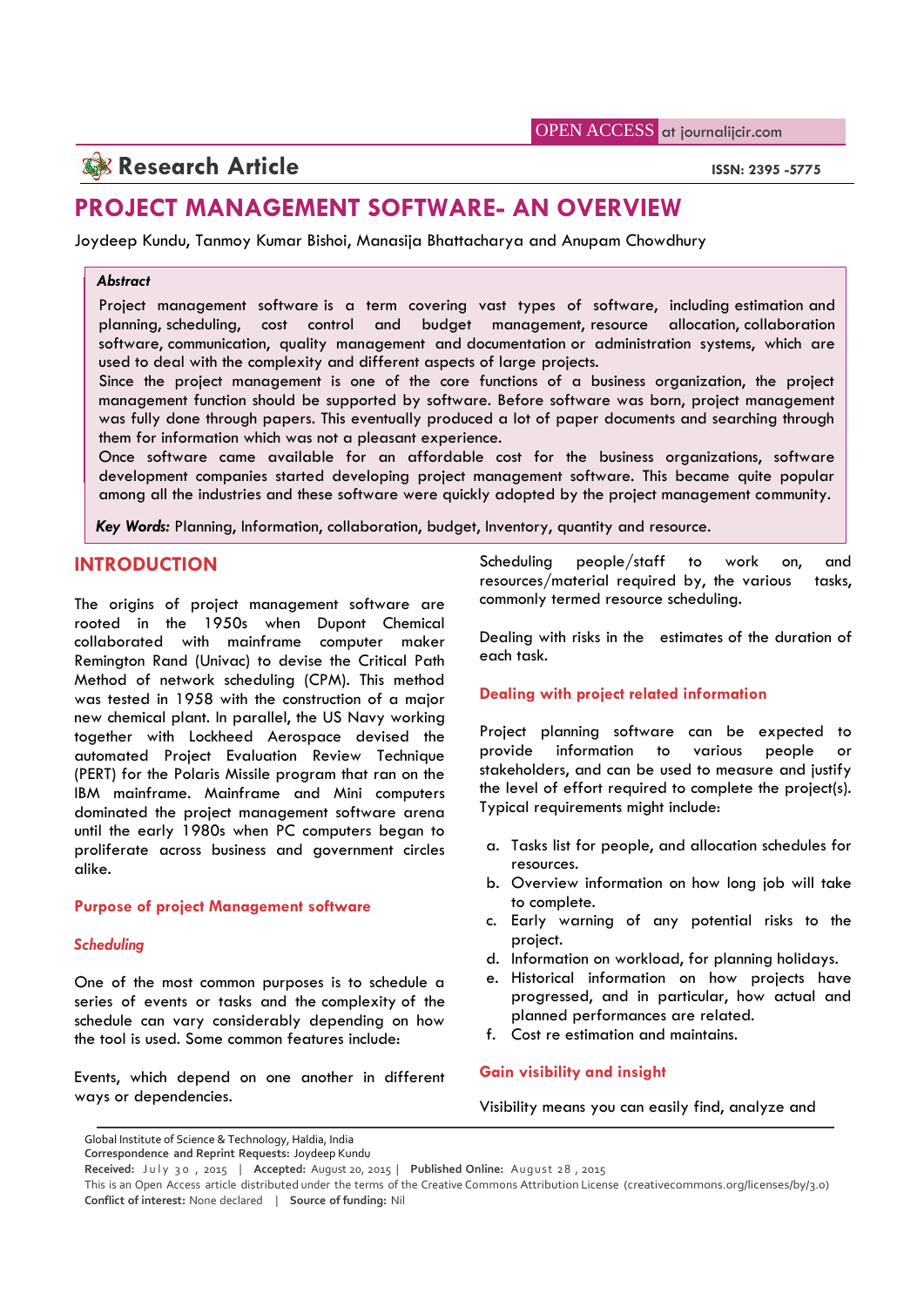report on all types of information about your projects. This introduces features to help you gain visibility of your project's deliverables, dependencies, schedule drivers, and changes to data. It includes -

- Share a list of project's deliverables
- Identify factors affecting task schedules
- Show the impact of your changes
- Produce charts, graphs, and diagrams of project data
- Create more visually effective reports with calendar enhancements and 3-D Gantt bars

#### **Communicate and collaborate**

The project management software enhances information sharing and coordination among project teams for better participation, progress reporting, and collaboration. Project provides improved coordination across teams via its automated notifications, integration with other programs, and Web portal access, which enables users to easily view, update, and analyze project information.

### **Productivity**

Software development productivity is difficult to measure because there are qualitative as well as quantitative factors. Many of these measures can be as part of project management process i.e. efficient personnel utilization, timeliness of management of reports etc. But if we use project management software then though initially we will not be able to measure the gain in productivity, but in long run easily it can be measured.

#### **Quality**

Software project management activity must be highly organized and thoroughly planned. Efficient project management software will greatly improve the overall output.

#### **Categories of project management software**

#### *Desktop application*

Project management software can be implemented as a program that runs on the desktop of each user. It typically gives the most responsive and graphically intense style of interface. Desktop applications typically store their data in a file (preferably text file), although some have the ability to collaborate with other users, or to store their data in a central database. Even a file-based project plan can be

shared between users if it's on a networked shared drive and only one-user accesses it at a time.

Desktop applications can be written to run in a heterogeneous environment of multiple operating systems.

#### **Web-based Applications**

Project management software can be implemented as a Web application, accessed through internet. There are some advantages and disadvantages of web applications:

- Can be accessed from any type of computer without installing software on user's computer because original software is installed on a application server.
- Ease of access-control.
- Supports multi-user access.
- Only one software version and installation to maintain.
- Centralized (or even distributed) data repository.
- Typically slower to respond than desktop applications.
- Works in client-server mode.
- Project information not available when the user (or server) is offline.

#### **Personal Application**

A personal project management application is one used at home, typically to manage lifestyle or small home projects. There is considerable overlap with single user application, although personal project management software typically involves simpler interfaces then web-based interface.

#### **Collaborative Applications**

A collaborative system is designed to support multiple users modifying different sections of the project at once, for example, updating the areas they personally are responsible for . Web-based tools generally fall into this category, but have the limitation that they can only be used when the user has live Internet access. To address this limitation, some software tools using client- server architecture provide a Thick client that runs on users' desktop and replicate project and task information to other project team members through a central server when users connect periodically to the network.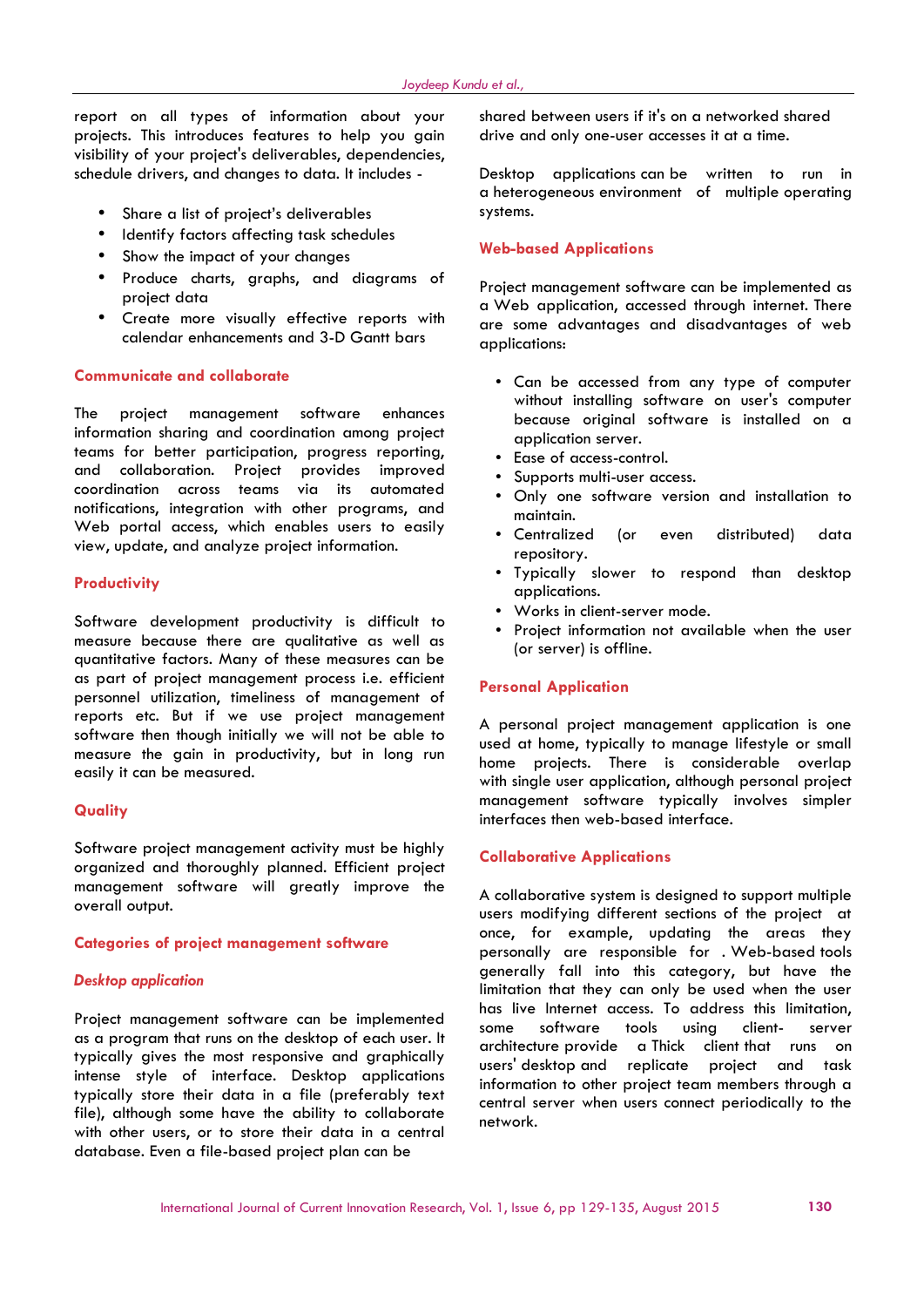#### **Non-specialized tools used in project**

While specialized software may be common, and heavily promoted by each vendor, there are a wide range of other software) tools used to plan and schedule projects.

Calendaring software can often handle scheduling as easily as dedicated software.

Spreadsheets are very versatile, and can be used to calculate things not anticipated by the designers. It is now one of the frequently used tools in small projects.

### **Issues which a project management software could not handle properly**

Surprisingly some people may achieve better results using simpler technique, (e.g. pen and paper), so they feel pressured into using project management software by company policy. Though it is difficult to believe boy it is proved fact sometimes. More over, when there are multiple larger projects, project management software can be very useful. Nevertheless, one should probably not use management software if only a single small project is involved, as management software incurs a larger time-overhead. Additionally, project management software Focuses primarily on the planning phase and does not offer enough functionality for project tracking, control and in particular plan-adjustment. There may be excessive dependency on the first paper printout of a project plan, which is simply a snapshot at one moment in time. The plan is dynamic, as the project progresses the plan must change to accommodate tasks that are completed early, late, re-sequenced, etc. Efficient management software should not only facilitate this, but assist project

manager with impact assessment and communication of plan changes. But above all, a particular project management software may not be consistent with all project management methods i.e. Traditional waterfall vs. agile.

#### **Comparisons of project management software**

The following table will give a basic idea about the relative merits/demerits of some well-known software project management tools

#### **Microsoft Office Enterprise Project Management (EPM) Solution**

Here we will introduce you to the benefits of using Microsoft Project 2007 to help you manage simple to complex projects. Microsoft Project gives you robust project management tools that are usable and flexible, so you can manage projects more efficiently and effectively. You can keep yourself on top of project work, schedules, and finances using this single software, giving you more time to keep project teams aligned and be more productive. Additionally, Microsoft Project 2007 integrates with other familiar Microsoft Office programs that help you create powerful reporting and analysis tools. Here, you will learn how to enter tasks, assign dates, assign resources, and manipulate Gantt chart details to help you with strategizing and tracking a project. You will also find out the way to import existing projects into a centralized project plan, find and apply templates, as well as develop graphs and charts for reporting.

Now let us try a small example, step by step to practice each of the options about how to create a project using MS Project. We are going to use a small set of tasks (Table Below) related to the initial phases of System Testing Plan

| Software                                               | Scheduling | <b>Project portfolio Resource</b><br>Mgmt. | Mgmt.     | <b>Document</b><br>Mgmt | Workflow  | Reporting | Web<br>based | License              |
|--------------------------------------------------------|------------|--------------------------------------------|-----------|-------------------------|-----------|-----------|--------------|----------------------|
| 24SevenOffice                                          | No.        | <b>No</b>                                  | <b>No</b> | No.                     | <b>NA</b> | <b>NA</b> | Yes          | Proprietary          |
| Microsoft Project                                      | Yes        | No.                                        | Yes       | No                      | No        | Yes       | No           | Proprietary          |
| codeBeamer                                             | No         | No.                                        | No        | Yes                     | No        | No        | Yes          | Proprietary          |
| Collabtive                                             | No         | No.                                        | No        | No                      | No        | No        | Yes          | Open source          |
| dotProject                                             | No         | No                                         | No        | Yes                     | No        | No        | Yes          | Open source          |
| MantisBT                                               | No         | No.                                        | No        | No                      | No        | No        | Yes          | Open source          |
| Copper Project                                         | Yes        | Yes                                        | Yes       | Yes                     | No        | Yes       | Yes          | Proprietary and SaaS |
| DeskAway                                               | Yes        | No.                                        | Yes       | Yes                     | No        | No        | Yes          | SaaS                 |
| Dolibarr ERP/CRM                                       | No         | Yes                                        | Yes       | Yes                     | No        | No        | Yes          | Open source          |
| Doolphy                                                | Yes        | Yes                                        | Yes       | Yes                     | No        | Yes       | Yes          | SaaS                 |
| DynaRoad                                               | Yes        | No.                                        | Yes       | No                      | Yes       | Yes       | No           | Proprietary          |
| <b>Endeavour Software</b><br><b>Project Management</b> | Yes        | Yes                                        | Yes       | Yes                     | No        | No        | Yes          | Open source          |
| <b>Easy Projects .NET</b>                              | Yes        | Yes                                        | Yes       | Yes                     | No        | No        | Yes          | Proprietary          |
| eGroupWare                                             | No         | Yes                                        | Yes       | Yes                     | No        | No        | Yes          | Open source          |
| <b>Exig Process</b>                                    | Yes        | Yes                                        | Yes       | Yes                     | Yes       | Yes       | No.          | Proprietary          |
| <b>FastTrack Schedule</b>                              | Yes        | No.                                        | Yes       | No.                     | No        | No        | No.          | Proprietary          |
| FIT Issue Management                                   | Yes        | Yes                                        | Yes       | Yes                     | No        | No        | Yes          | Proprietary          |
| FogBugz                                                | Yes        | No                                         | Yes       | No                      | No        | No        | Yes          | Proprietary          |

**Table 1**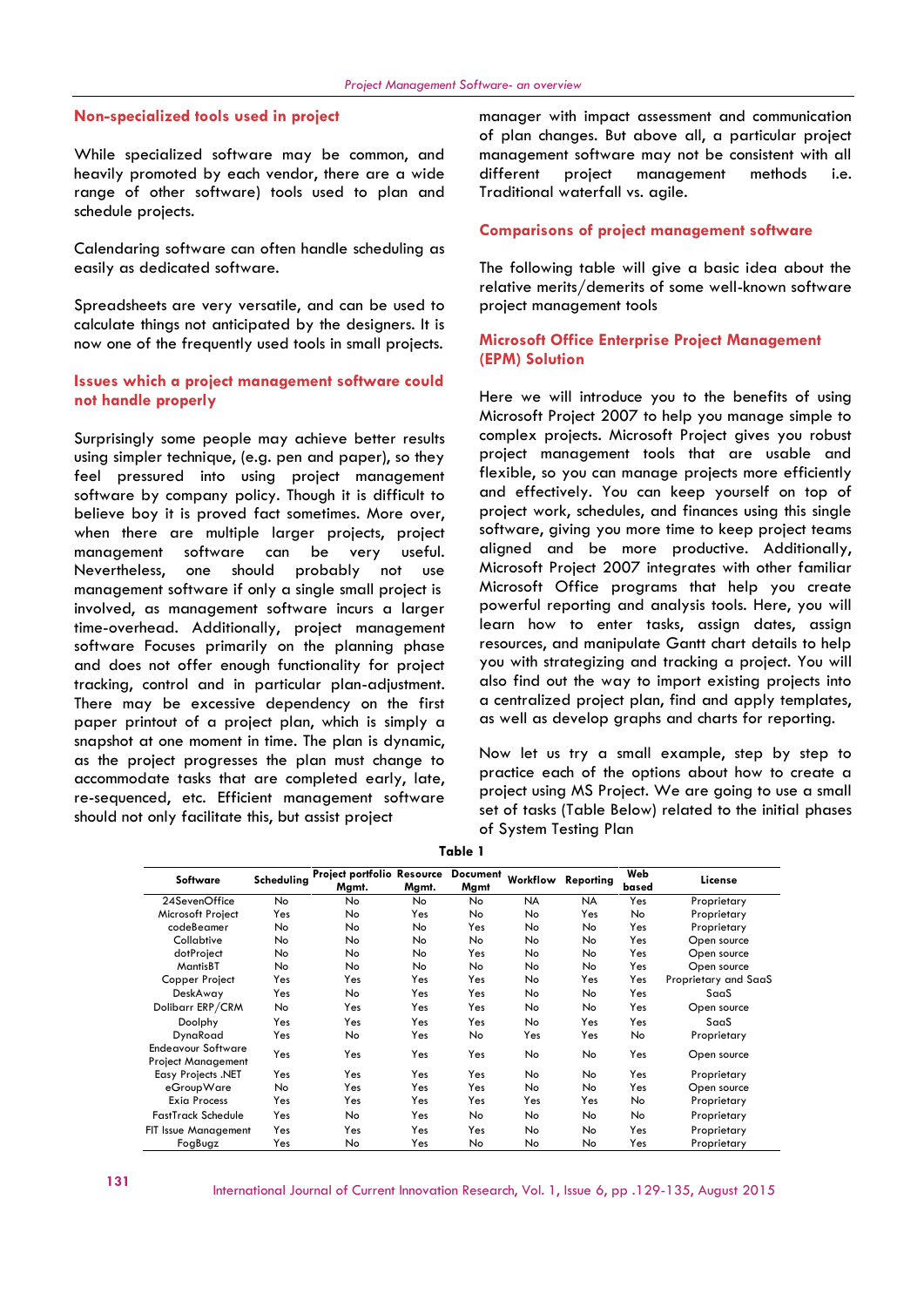| Activity | Predecessor                         | Responsibility Effort(in dys)          |              | <b>System testing</b><br>Phase |
|----------|-------------------------------------|----------------------------------------|--------------|--------------------------------|
| Task A   | <b>SRS</b> (software<br>requirement | <b>Test Manager</b><br>Project Manager | 3            | Definition phase               |
|          | specification)                      | <b>Test Leader</b><br>Test Manager     |              |                                |
| Task B   | Task A                              | Test Leader<br>Tester E                | 5            | Design phase                   |
| Task C   | Task B                              | Tester A Tester B                      | 8            | Design phase                   |
| Task D   | Task C                              | Tester A Tester B                      | 5            | Design phase                   |
| Task E   | Task D                              | Tester A Tester B                      | 3            | Design phase                   |
| Task F   | Task E                              | Tester A Tester B                      | 1            | Design phase                   |
| Task G   | Task F                              | Tester A Tester B                      | 3            | Design phase                   |
|          |                                     | Test Manager                           |              |                                |
| Task H   | Task G                              | Test Leader<br>Tester E                | $\mathbf{2}$ | Design phase                   |
| Task I   | Task G                              | Tester A Tester B<br>Tester E          | 1            | Design phase                   |
| Task J   | Task H                              | Tester A Tester B<br>Tester E          | 1            | Design phase                   |

#### **Table 1** Case study

### **Solution of case study using microsoft project 2007**

### **Step 1**

1. Create a new file "project1"

2. Assign the start date of the project to be sept-17- 2011



## **Step 2**

- 1. Write the name of each task in the spreadsheet using the column "Task Name"
- 2. Write the duration in days of each task in the spreadsheet using the column "Duration"
- 3. Group the tasks by the Phase according to the table of tasks shown before, and add a group that encloses the
- 4. phases named "Sample test plan" this will represent the plan as a whole
- 5. Write the predecessors of each task in the spreadsheet using the column "Predecessors"
- 6. To convert a Task in a Milestone, just double click the Task and go to the tab "Advanced" then check the box that
- 7. says "Mark Task as a Milestone"

|                      | last time.<br>$\mathbf{a}$                                                                                 | Takkers there! |                                             | ford. | Inch.              | $-$ sceness s $s$   | termine terms |      | i salah ing kalendar<br>1. Salah politika Sise (bol)                                                                                                                                |           |
|----------------------|------------------------------------------------------------------------------------------------------------|----------------|---------------------------------------------|-------|--------------------|---------------------|---------------|------|-------------------------------------------------------------------------------------------------------------------------------------------------------------------------------------|-----------|
|                      | ha sh                                                                                                      | Framker.       |                                             |       | Jan 2021, Ban 2021 |                     |               |      |                                                                                                                                                                                     | 0         |
| ž                    | terra.                                                                                                     |                | 1357 Min. 987                               |       | Him Inter          |                     |               |      |                                                                                                                                                                                     | o         |
| ÷                    | 1500                                                                                                       |                | diese Monitories Monitories                 |       |                    |                     |               |      |                                                                                                                                                                                     | О         |
| $\overline{1}$       | tern.                                                                                                      |                | 135-7 Min. 7651                             |       | Mon. INTO          |                     |               |      |                                                                                                                                                                                     | o         |
| $\ddot{\phantom{a}}$ | 55.1                                                                                                       |                | done. Monitorist Monitorist                 |       |                    |                     |               |      |                                                                                                                                                                                     | ۸         |
| ٠<br>ŗ,              | ha b<br>ter.                                                                                               |                | Last Harriotten Harriotten                  |       | Him Inter          |                     |               |      |                                                                                                                                                                                     | ۰         |
| ٠                    | 254.1                                                                                                      |                | 135-7 Mm 7651<br>10th Monitorial Monitorial |       |                    |                     |               |      |                                                                                                                                                                                     | c<br>٥    |
| $\mathbf{r}$         | îт.                                                                                                        |                | Last Harriotten Harriotten                  |       |                    |                     |               |      |                                                                                                                                                                                     | 0         |
| 10                   | ter 1                                                                                                      |                | 1357 Min. 7672                              |       | Him Trim           |                     |               |      |                                                                                                                                                                                     | c         |
|                      |                                                                                                            |                |                                             |       |                    |                     |               |      |                                                                                                                                                                                     |           |
|                      | <b>Ellicrosof: Project - Project 1</b><br>The Life Are, Doen Forsk Took Forsc Eept; Colebrate Sinde, I she |                |                                             |       |                    |                     |               |      |                                                                                                                                                                                     |           |
| $\bullet$            | Taccone                                                                                                    |                | 35.155.                                     | Fig.  |                    | heres, a barreto et |               | 0.14 | 3d13 4th                                                                                                                                                                            | Cd 25, 11 |
|                      |                                                                                                            |                |                                             |       |                    |                     |               |      | $\Gamma_3 \otimes  {\bf H} \uparrow  \gamma_1 \uparrow   \gamma_2 \otimes  {\bf H} \uparrow   \gamma_1^* \uparrow   \gamma_2^* \otimes \gamma_1^* \uparrow   \gamma_1^* \uparrow  $ |           |
|                      | Tage #                                                                                                     |                | Experiment Control (Satisfact)              |       |                    |                     |               |      |                                                                                                                                                                                     |           |
|                      | TageE                                                                                                      |                | Experiment of Watch                         |       |                    |                     |               |      | ÷.                                                                                                                                                                                  |           |
|                      | Tag:1                                                                                                      |                | Exage (to 101711 Abd 102611                 |       |                    |                     |               |      |                                                                                                                                                                                     |           |
|                      | Tage)                                                                                                      |                | Experiment of Watch                         |       |                    |                     |               |      | --                                                                                                                                                                                  |           |
|                      | TageE                                                                                                      |                | Experience of The Control Search            |       |                    |                     |               |      | =                                                                                                                                                                                   |           |
|                      | Tag:7                                                                                                      |                | 11:39: 00:00 TCL 20:00:701                  |       |                    |                     |               |      |                                                                                                                                                                                     |           |
|                      | Top: 3                                                                                                     |                | Skoke Man 00771 Wedn01011                   |       |                    |                     |               |      | ۰                                                                                                                                                                                   |           |
|                      | Top: -                                                                                                     |                | Fath of Fifth and one                       |       |                    |                     |               |      | ⊂                                                                                                                                                                                   |           |
|                      | To:                                                                                                        |                | They is a 10071 is a 10071.                 |       |                    |                     |               |      | o                                                                                                                                                                                   |           |

### **Step 3**

Insert a new task at the beginning that will group everything

|         | If the id the local functions be find that Council 2 by the<br>① 9日 は17 1日広ブリ セ−風 *※前日豆苦ま  ・・ |              |                                  |            |                              |       |      | $-22708 + 100 - 200$                                                                                                                                                                                                                                                                                                                                                                                                          |      |
|---------|-----------------------------------------------------------------------------------------------|--------------|----------------------------------|------------|------------------------------|-------|------|-------------------------------------------------------------------------------------------------------------------------------------------------------------------------------------------------------------------------------------------------------------------------------------------------------------------------------------------------------------------------------------------------------------------------------|------|
|         | Be Lot.                                                                                       |              |                                  |            |                              |       |      |                                                                                                                                                                                                                                                                                                                                                                                                                               |      |
| n       | Tagglerie                                                                                     | <b>Rusia</b> | Shi.                             | $F \geq 1$ | here some in Report of Rends |       | 0:35 | 3d E. H.                                                                                                                                                                                                                                                                                                                                                                                                                      | 0.31 |
| 1       | Smoothslicht                                                                                  |              | 1ds," He f(4741 Sen103721        |            |                              | F     |      | $[5.3] \times [1.5] \times [1.5] \times [1.5] \times [1.5] \times [1.5] \times [1.5] \times [1.5] \times [1.5] \times [1.5] \times [1.5] \times [1.5] \times [1.5] \times [1.5] \times [1.5] \times [1.5] \times [1.5] \times [1.5] \times [1.5] \times [1.5] \times [1.5] \times [1.5] \times [1.5] \times [1.5] \times [1.5] \times [1.5] \times [1.5] \times [1.5] \times [1.5] \times [1.5] \times [1.5] \times [1.$<br>o |      |
| ٠<br>ù. | Type to                                                                                       |              | 3de, 3 Nor 1017, w Chartfiel 911 |            |                              |       |      |                                                                                                                                                                                                                                                                                                                                                                                                                               |      |
| ÷       | Isse:                                                                                         |              | sdays Mondenia Hinduction        |            |                              |       |      |                                                                                                                                                                                                                                                                                                                                                                                                                               |      |
| ÷       | To:1                                                                                          |              | 8dg;: He 104741 (red10361)       |            |                              |       |      |                                                                                                                                                                                                                                                                                                                                                                                                                               |      |
| ÷       | Ter.                                                                                          |              | Sda. Hu 101311 Fil102121         |            |                              |       |      |                                                                                                                                                                                                                                                                                                                                                                                                                               |      |
| ŧ       | Tsty #                                                                                        |              | Sdays, Mic 101711, Weltfield, 1  |            |                              |       |      |                                                                                                                                                                                                                                                                                                                                                                                                                               |      |
| ٠       | Tag?                                                                                          |              | -ds- Horitolidi North1721        |            |                              |       |      | ٠                                                                                                                                                                                                                                                                                                                                                                                                                             |      |
| ٤       | Testis                                                                                        |              | Odays, Hor 104741 (red103301     |            |                              |       |      | ×,                                                                                                                                                                                                                                                                                                                                                                                                                            |      |
| š       | Text <sup>+</sup>                                                                             |              | 2dg. Hu 101911 Tue 1018" 1       |            |                              |       |      | $\blacksquare$                                                                                                                                                                                                                                                                                                                                                                                                                |      |
| ĩ       | is:                                                                                           |              | 1ds- Mondond 1 Sentilly, 1       |            |                              |       |      |                                                                                                                                                                                                                                                                                                                                                                                                                               |      |
| g)      | 7200                                                                                          |              | <b>Starting Second Accounts</b>  |            |                              | come. |      |                                                                                                                                                                                                                                                                                                                                                                                                                               |      |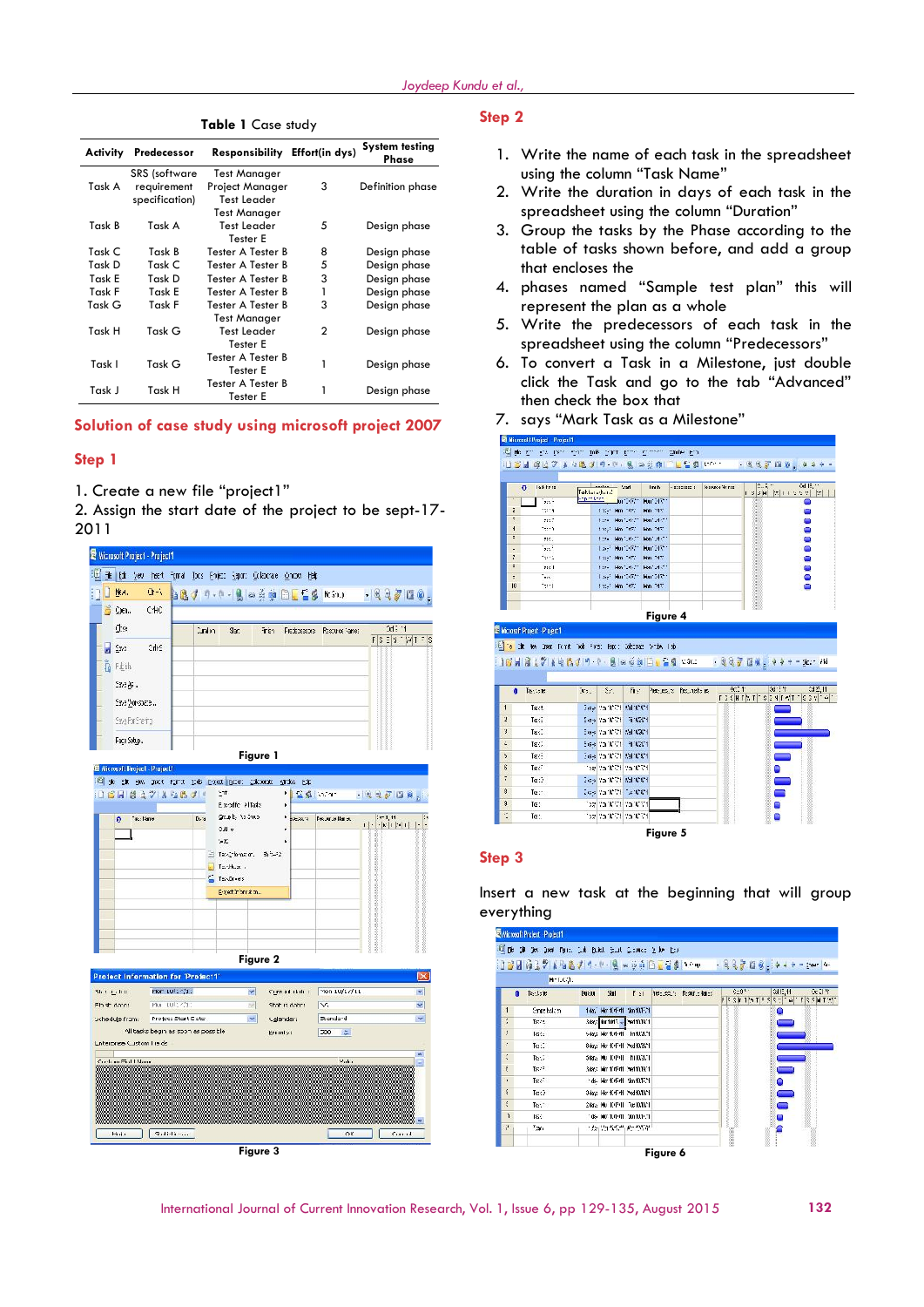Highlight the tasks that are going to be added as subtask

|                          | ○日日 高田学 808メリ ヤ・息 ※あ南 宮川島県 10.4 |        |                      |                            |                   |                                              |               |         |
|--------------------------|---------------------------------|--------|----------------------|----------------------------|-------------------|----------------------------------------------|---------------|---------|
| ۰                        | at ta :                         | $-4.1$ | $\xi_{\lambda}$ .    | Find                       | PERMITTED RANGERS | 296, 1<br>$557 - 9755117$ $\frac{1755}{101}$ | <b>DY 3.1</b> | $(-23)$ |
| ı                        | Sender Engine                   |        | application and at   | March 2d                   |                   |                                              | o             |         |
| č                        | Teks:                           |        | Tites on YE          | day foot                   |                   |                                              |               |         |
| R.                       | sit J                           |        | Core (Manuture)      | 1.6140                     |                   |                                              |               |         |
| ı,                       | $-440$                          |        | Eage Van Ville       | Pet 1691                   |                   |                                              |               |         |
| $\overline{5}$           | Tel 1                           |        | From the last        | あたり                        |                   |                                              |               |         |
| $\overline{\phantom{a}}$ | Tel:                            |        | From the Con-        | Cars for Tel               |                   |                                              | ═             |         |
| r.                       | 3.1                             |        | Teaching the Control | Bennandt,                  |                   |                                              |               |         |
| J                        | $-24.3$                         |        | Designation of the   | Age 2446                   |                   |                                              | ═             |         |
| à                        | Tel H                           |        | Tings and Y N        | Turning and                |                   |                                              | 0             |         |
| E                        | "Yà                             |        | bay on Y E           | March 24                   |                   |                                              | ۰             |         |
| $\overline{1}$           | s:LJ                            |        |                      | Taglitta Statillensizzetti |                   |                                              | ō             | Ï       |

Click on the option "Outline - Indent"



The final result should look like this, now repeat this steps to create the Subgroups that will represent the phases (Definition and Design)

| ۱ô                       | sd bis              | Daviu | Sat.                                | Fid | Produced to Postume Hanger | $\alpha$ . | .347, 44       | 18.31<br>$5.35$ $\mu$ $\sim$ $F$ $5.34$ $\sim$ $\sqrt{1.535}$ $H$ $T_{\rm m}$ $\sim$ $F$ |
|--------------------------|---------------------|-------|-------------------------------------|-----|----------------------------|------------|----------------|------------------------------------------------------------------------------------------|
|                          | Fi Sample test alco |       | Libys Mar (14741 Wed 1376) 1        |     |                            |            |                |                                                                                          |
| ٠                        | 1995                |       | Didas Deville (11 Decident          |     |                            |            |                |                                                                                          |
| J.                       | Is: E               |       | Sday Burnettli, Fritton,            |     |                            |            |                |                                                                                          |
|                          | TOTO C              |       | Sides I bits (CR31 Devidents)       |     |                            |            |                |                                                                                          |
| $\ddot{\circ}$           | Traf.               |       | Sibel Im 0.331 Princip              |     |                            |            |                |                                                                                          |
| 6                        | $195 - L$           |       | Didays, Don't UT - 34, Theodorian 1 |     |                            |            |                |                                                                                          |
| $\mathbf{r}$             | $T_{22}$ : F        |       | de l'Europatti da Diter-            |     |                            |            | ۰              |                                                                                          |
| 8                        | Tra C               |       | ados las mata bentare               |     |                            |            | ═              |                                                                                          |
| a                        | $125 - 1$           |       | 2des Portunali de Lituri            |     |                            |            | $\blacksquare$ |                                                                                          |
| ٠,                       | Tage I              |       | de l'Enriquent de l'abri-           |     |                            |            | ۰              | 0000000000000000000000                                                                   |
| $\overline{\phantom{a}}$ | Terra               |       | nite-light restat dansnitette       |     |                            |            |                |                                                                                          |

Again insert a new task at the beginning of the Tasks A



Highlight the tasks that are going to be added as subtasks



Click on the option "Outline - Indent"



The final result should look like this, now repeat this steps to create the Subgroup that will represent the phase "Design"

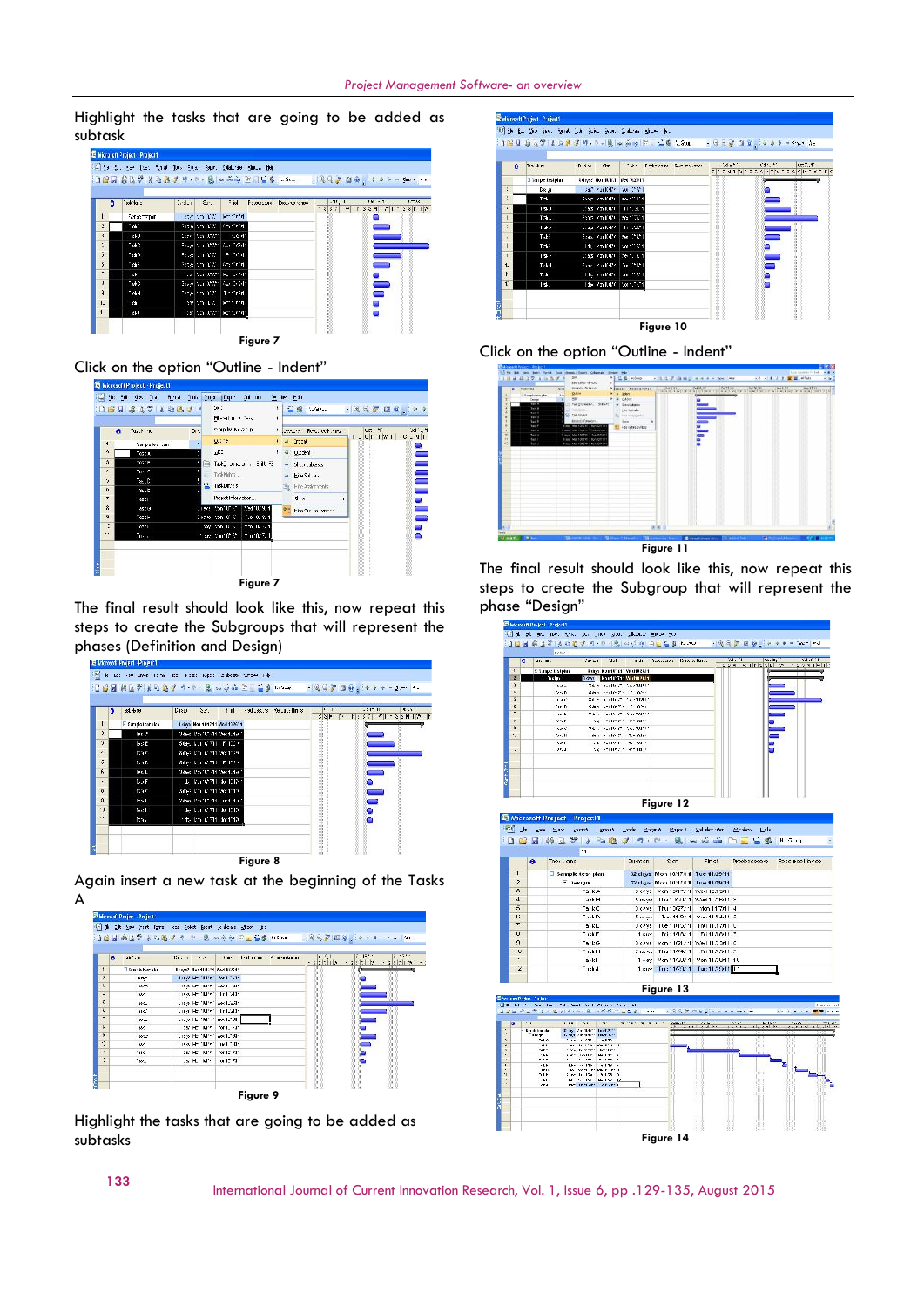### **Step 4**

Add the predecessors respectively. Mark the last task as milestone.

| General                   | Precedents                                                                                          | <b>Resources</b>        | Advanced                     | <b>Nctec</b>                          |   | Custom Fle de                                                                        |
|---------------------------|-----------------------------------------------------------------------------------------------------|-------------------------|------------------------------|---------------------------------------|---|--------------------------------------------------------------------------------------|
| Mare: TaskJ               |                                                                                                     |                         |                              | Euretion: 1d                          | ÷ | Estimated                                                                            |
| Constraintank             |                                                                                                     |                         |                              |                                       |   |                                                                                      |
|                           | N.P                                                                                                 |                         |                              |                                       |   |                                                                                      |
| Dealing                   |                                                                                                     |                         | ×                            |                                       |   |                                                                                      |
| Constraint type           | As Econ As Pussiale                                                                                 | $\mathcal{A}$           | Constraint date:             | N3                                    |   | Y                                                                                    |
| Task type:                | Fived Units                                                                                         | v                       | Effect drive i               |                                       |   |                                                                                      |
| Calendar:                 | None                                                                                                | $\overline{\mathbf{v}}$ |                              | Scheduling Ignores resource calenders |   |                                                                                      |
| WTG mne:                  | 1.1.1.                                                                                              |                         |                              |                                       |   |                                                                                      |
| Earned value method:      | % Complete                                                                                          | $\mathbf{v}$            |                              |                                       |   |                                                                                      |
| U this has as miestons)   |                                                                                                     |                         |                              |                                       |   |                                                                                      |
| 中                         |                                                                                                     | Figure 15               |                              |                                       |   |                                                                                      |
|                           | the full has been small investigated and allows must reli-<br>13日頃10月 1989 19-19-18 の日本日 11228 19-1 |                         | - 3 3 3 国务、 3 4 + - 3  14    |                                       |   |                                                                                      |
| odket.<br>n               | <br>n:<br>10.1                                                                                      | Indown of New Wilson    | NG II<br>$2.3^{\circ}$       | 長手<br>4,725                           |   | 0.34                                                                                 |
| Literature and            | <b>Gias Particide Dedger</b>                                                                        |                         | skinsk inspunjer inposjednic |                                       |   |                                                                                      |
| Fts a                     | <b>SANTA IRAN IL-NELL</b>                                                                           |                         | ŨШ                           | π                                     |   |                                                                                      |
| tat i                     | The conference than                                                                                 |                         | ĴШ                           |                                       |   |                                                                                      |
| $x$ <sub>1</sub>          | 1960 10/13/11 24:129 11                                                                             |                         | ш                            |                                       |   | 1271                                                                                 |
| 740<br>$x+1$              | This be CPII or HOT -<br>No. Two-201 Bar 0150                                                       |                         |                              | ù                                     |   |                                                                                      |
| 748                       | Election of the Telling of                                                                          |                         | 'nн<br>ůн                    | $\mathbf{u}$                          |   |                                                                                      |
| "at f                     | to more number                                                                                      |                         | ÚH I                         | ū                                     |   |                                                                                      |
| nis                       | cites for 2010 for 000 to                                                                           |                         | ûn.                          | 'n.                                   |   |                                                                                      |
| 'atl                      | the hard it in the re-                                                                              |                         | ùп                           | п                                     |   |                                                                                      |
| ыī                        | 16.50.200 to 028.3                                                                                  |                         | ùm<br>ùп                     | п                                     |   |                                                                                      |
| 591                       | to the 2011 heat to fill                                                                            |                         | ÓШ                           | п                                     |   |                                                                                      |
| <b>Amulfings</b> , hojali |                                                                                                     |                         | ĴШ                           | п                                     |   | gragedato hij<br><b>CONFIDENTIAL</b><br>Sister Dentities and the time sister only in |
|                           |                                                                                                     |                         | ùm                           | ü<br>п                                |   |                                                                                      |
|                           |                                                                                                     |                         | úin.<br>ĤШ                   | п                                     |   |                                                                                      |
|                           |                                                                                                     |                         | ĤШ                           | п                                     |   |                                                                                      |
|                           |                                                                                                     |                         | ùm                           |                                       |   |                                                                                      |
|                           |                                                                                                     |                         | ùп<br>úш                     | п                                     |   |                                                                                      |

#### **Step 5**

- 1. Got to the view "Resource Sheet"
- 2. Add the necessary resources to the "Resources Sheet", we are going to use only the Name, Initials and Standard Rate in \$/hr. The resources are going to be taken from the table showed at the beginning of the example, more Specifically from the column "Responsibilities".
- 3. Now, with the Resources already register in the project file, go back to the View "Gantt Chart"





- 1. Now, we are going to use the Detailed Gantt Chart to view the Critical Path, because this option also shows the Slack Time of the activities that don't belong to the critical path, therefore first we have to select the option "More Views".
- 2. Then we have to select the Detail Gantt to obtain the view desired .



#### **Step 7**

1. We can show more information, related to the tasks, in the spreadsheet, one column i,e cost, to